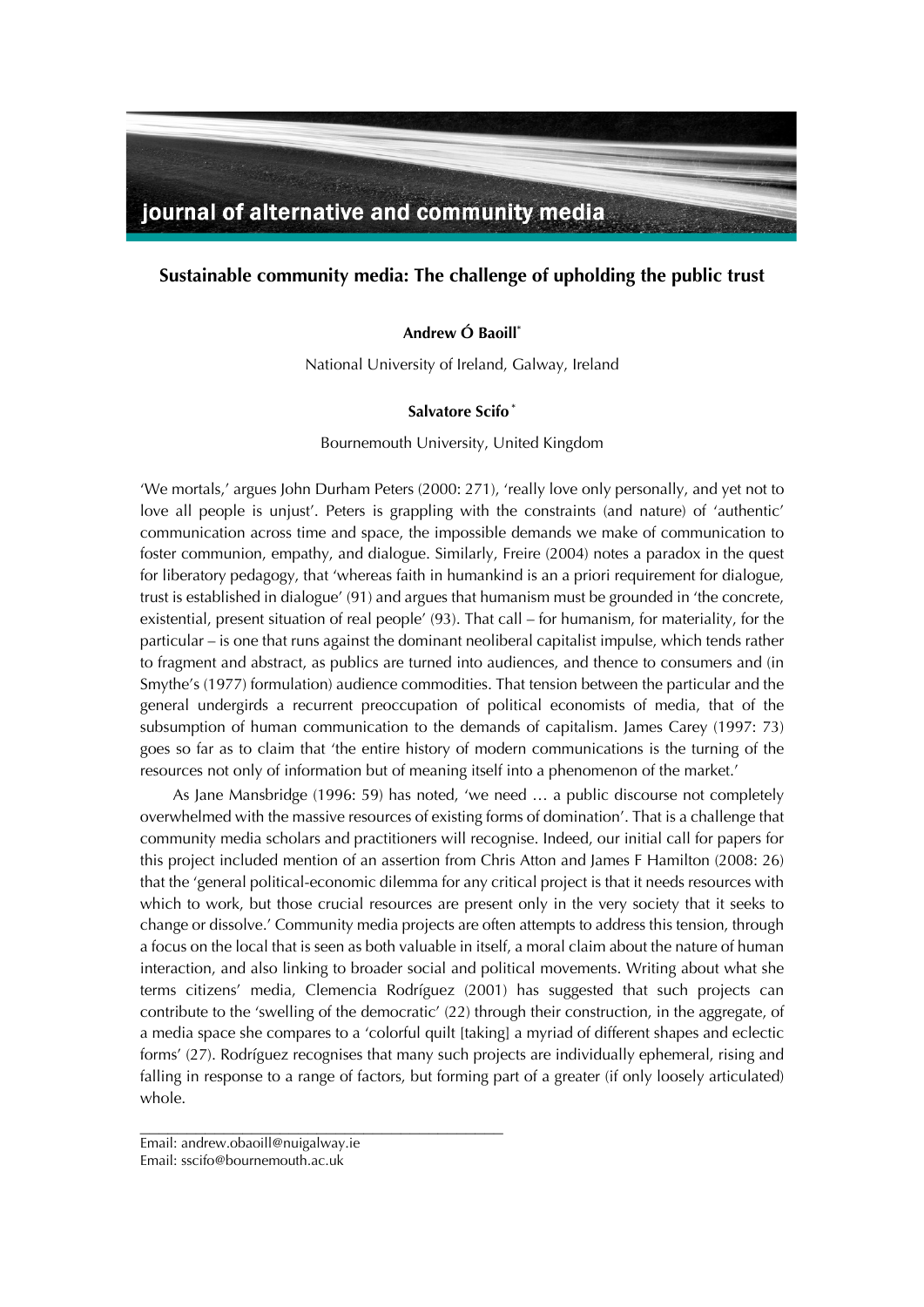A recognition of the natural life-course of activist and volunteer projects can be healthy, recognising that eternal life and continued growth are not necessarily the metrics of success we should adopt. However, for many projects, questions of resilience and sustainability of the organisation and its work are important: the resources leveraged by these projects are often hardwon, and are understood to be held in trust for the broader community, and for future generations. In such contexts, the tensions between mission and practice are central to any understanding of the ethical practice of community media. The papers presented here bring a number of perspectives to bear on these questions, and help illuminate the challenges faced by practitioners as they grapple with these issues.

As with many such projects, much is owed to the various institutions that have supported its development. The genesis of the project occurred during a Moore Institute Fellowship at NUI Galway, a reminder of both the institutional supports and human interactions that underpin successful projects. The call from Susan Forde and Chris Atton for proposals for special issues of the journal provided an early focus for our collaboration. Further conversations and progress on the project have continued with the backdrop of subsequent IAMCR conferences, and at a conference at NUI Galway on resilient community media, sponsored by the Broadcasting Authority of Ireland, earlier this year. It has been heartening to note how the topic resonates with work being undertaken by many others. The significant level of interest in our initial call for papers, and the large number of proposals received, resulted in some hard decisions about what to include (and exclude) in preparing this issue – and in the welcome decision of the journal editors to approve the production of not just one, but two, issues on this topic, the second of which will be published early next year. Even so, several worthy projects have had to be omitted due to capacity constraints.

Maintaining community media organisations requires ongoing attention to a number of factors, including funding, governance structures, changing political and economic conditions, all while building, consolidating and extending relationships with target communities. The articles in this issue, through a range of perspectives and approaches, reflect on questions of resilience and endurance as they arise in alternative, radical, oppositional, and community-grounded media, exploring the various interdependent factors that can impact the ongoing stability and health of community media projects.

In this issue, we bring together articles that focus on the so-called Global North – in particular anglophone-dominant nations – with a set of articles that examine the state of community media in Latin America. The Latin American legacy of community media is well-established – some of the earliest known examples of what would now be termed community radio come from workingclass communities in Bolivia and elsewhere – while countries like Canada, Australia, and the United States have long-established community media sectors.

In the first article in this collection, Charlotte Bedford examines a recent change in ownership of Radio Adelaide, the oldest community radio station in Australia, as the University of Adelaide withdrew from its longstanding involvement with the station, part of a pattern we have seen elsewhere. Her study documents the challenges of the transition for the station, including issues of governance, staffing, and funding, along with fundamental questions of how these can be reconciled with the communitarian goals of the station. Gretchen King also deals with stations in crisis, in this case two Canadian stations experiencing conflict over the role of volunteers in governance and programming. King points to declines in public funding for community radio, which she situates within a broader neoliberal regulatory and political context.

Jason Loviglio shifts our focus from the level of the station, to the programme production team, with his examination of The Center for Emerging Media, in Maryland, USA. The centre, which had produced a radio show for broadcast on a local public radio station, saw that collaboration ended, ostensibly because of declines in audience ratings. Loviglio, though,